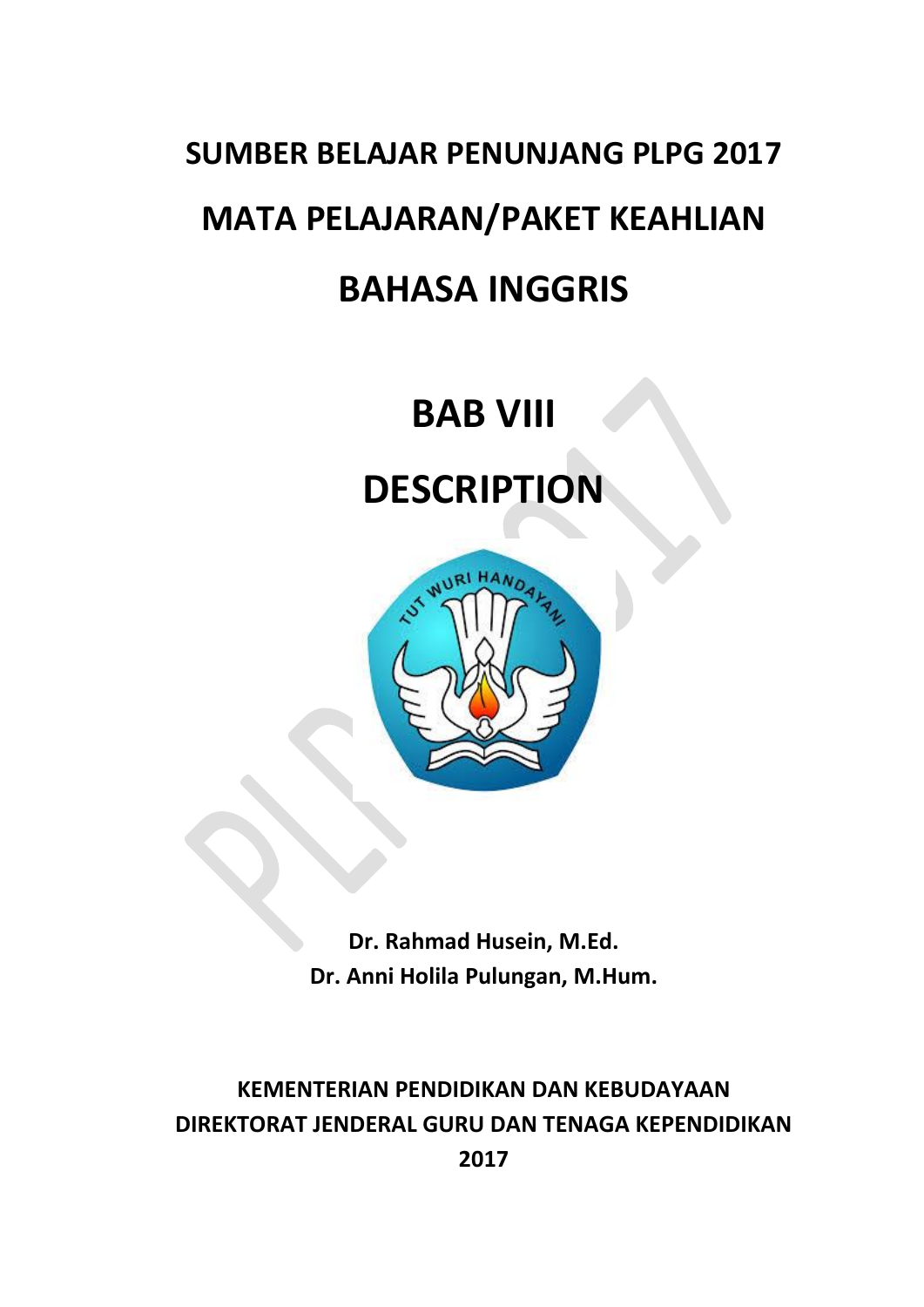## **CHAPTER 8**

# **DESCRIPTION**

### **8.1 Gambaran Umum Teks Tertulis Fungsional Berbentuk Descriptive**

- **KI:** Menguasai materi, struktur, konsep, dan pola pikir keilmuan yang mendukung mata pelajaran yang diampu.
- **KD:** Menguasai bahasa Inggris lisan dan tulisan, reseptif dan produktif dalam segala aspek komunikatifnya (linguistik,wacana,sosiolinguistik dan strategis)

### **DESCRIPTIVE**

Descriptive is a type of text which gives description about an object (living or non-living things) such as person, place or thing. There are three things that have to know, they are communicative purposes, generic structure and language features.

1) Social Function

The social function of writing descriptive text is to describe a particular person, place, thing, or animal.

2) Generic Structure

It consists of two parts they are (a) identification; identification, that is the statement that consist of one topic to be describe, and (b) description, which consists of the details description about the object that is identified in identification.

3) Grammatical Feature

In descriptive text, it is focuses on specific participant, uses of attributes, declarative sentence, and simple present tense.

Study the following text organization!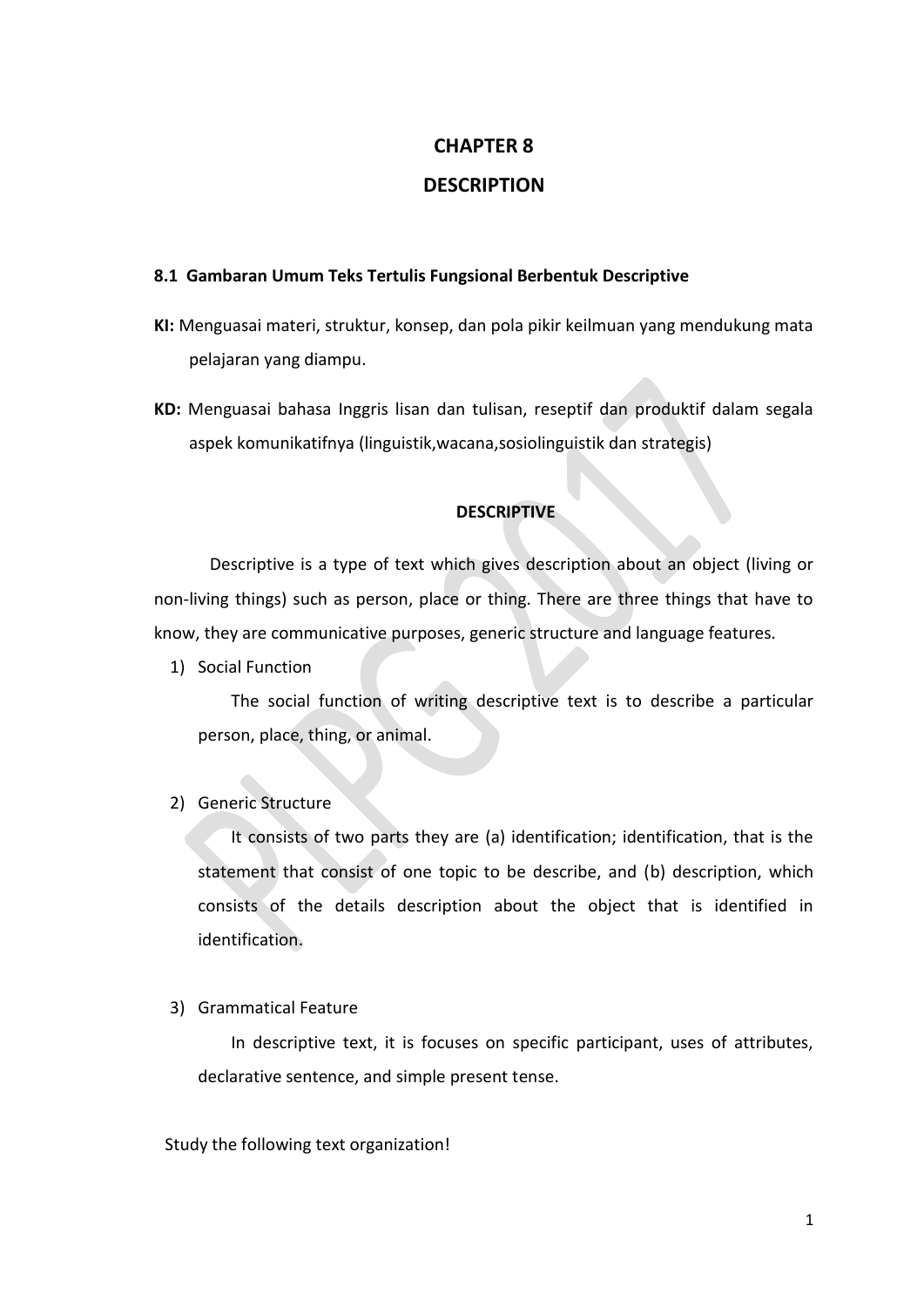| <b>Title</b>          | <b>Erlenmeyer flask</b>                                                |
|-----------------------|------------------------------------------------------------------------|
|                       |                                                                        |
| <b>Identification</b> | An Erlenmeyer flask is a type of laboratory flask which                |
|                       | features a flat bottom, a conical body, and a cylindrical neck. It is  |
|                       | named after the German chemist Emil Erlenmeyer (1825-1909),            |
|                       | who created it in 1860.                                                |
| <b>Description</b>    | Erlenmeyer flasks have wide bases, with sides that taper               |
|                       | upward to a short vertical neck. They may be graduated, and often      |
|                       | spots of ground glass or enamel are used where they can be labeled     |
|                       | with a pencil. It differs from the beaker in its tapered body and      |
|                       | narrow neck.                                                           |
|                       | The mouth of the Erlenmeyer flask can have a beaded lip                |
|                       | that can be stoppered using a piece of cotton wool, rubber bung, or    |
|                       | similar. Alternatively, the neck may be fitted with a female ground    |
|                       | glass joint to accept a glass stopper.                                 |
|                       | The tapered sides and narrow neck of this flask allow the              |
|                       | contents of the flask to be mixed by swirling, without risk of         |
|                       | spillage, making them suitable for titrations. Such features similarly |
|                       | make the flask suitable for boiling liquids. Hot vapors condense on    |
|                       | the upper section of the Erlenmeyer flask, reducing solvent loss.      |
|                       | Erlenmeyer flasks' narrow necks can also support filter funnels.       |
|                       | Erlenmeyer flasks are also used in microbiology for the                |
|                       | preparation of microbial cultures. It has the most significant impact  |
|                       | on oxygen transfer.                                                    |

# **8.2 Makna Kata Teks Tertulis Fungsional Berbentuk Descriptive**

**KI:** Menguasai materi, struktur, konsep, dan pola pikir keilmuan yang mendukung mata pelajaran yang diampu.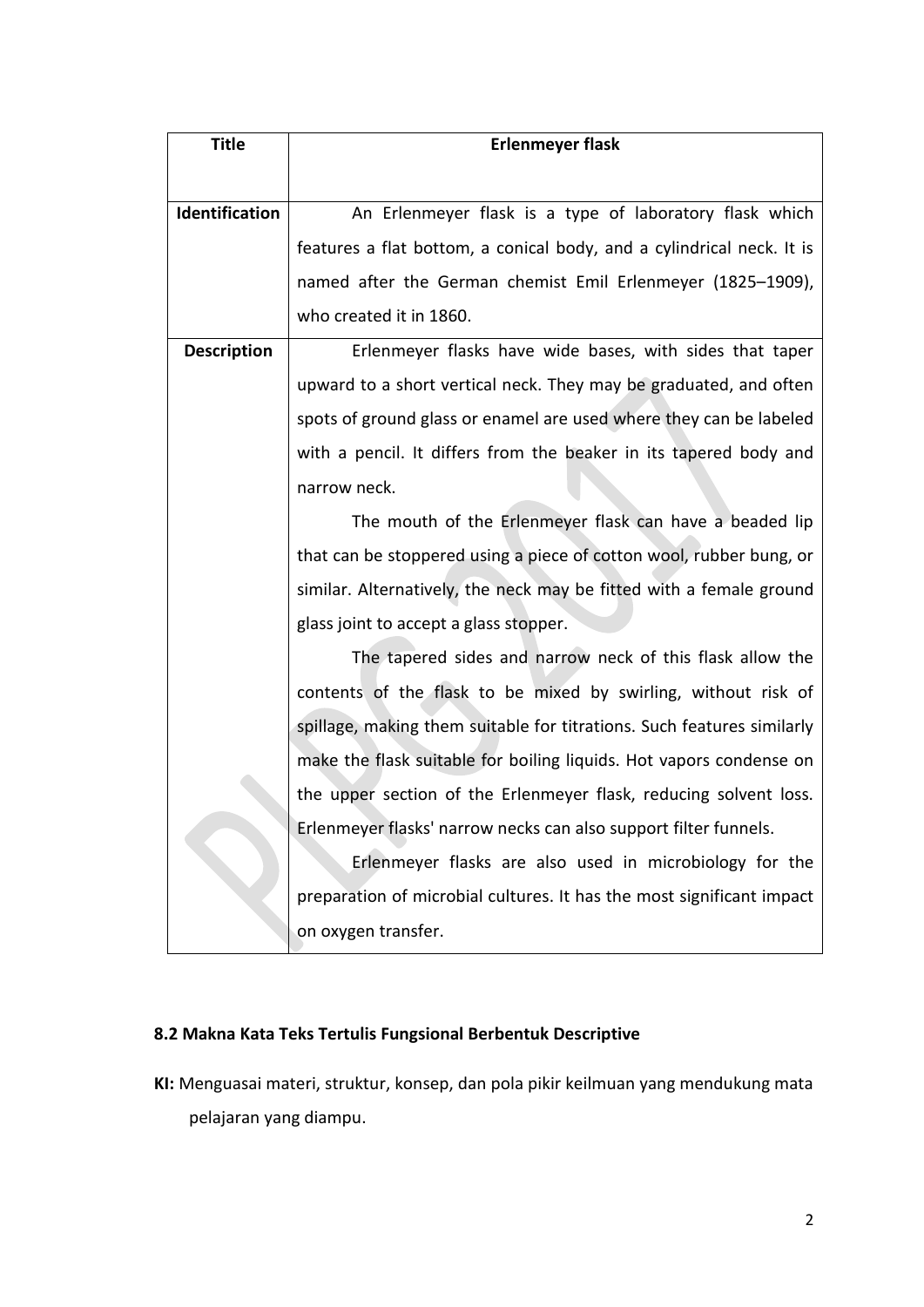**KD:** Menguasai bahasa Inggris lisan dan tulisan, reseptif dan produktif dalam segala aspek komunikatifnya (linguistik,wacana,sosiolinguistik dan strategis).

There are five types of descriptive text namely, describing process, describing an event, describing personality, describing object and describing place.

#### **1. Describing Process**

Describing a process is not only to explain how something is accomplished, but also to explain on why it is done and what is needed to complete the process.

#### **How to be Happy?**

First, when you wake up hit the snooze button once (just once only). When the alarm sounds a second time get right up and do some light exercise for 15-20 minutes to wake yourself up. Next, perform your daily beautiful routine and then take five extra minutes picking out your clothes. Try something new when it comes to clothes, hair and make-up. Then, eat a light breakfast with plenty of protein.

Next, if you can, walk to work, school or wherever you are heading and say hello to random people on your way. Next, when you arrive at your destination have a short conversation with a friend or better yet chat up someone new and make a new friend.Then, during lunch grab a piece offruit and a bottle of water and take a short walk.When you get back look in a mirror and thank yourself for making a healthy decision.

Next, when you get home from work immediately put in a good, solid 45 minute workout then take a nice relaxing bath or shower. Then, cook a nice dinner and enjoy with a drink, some candlelight and some quiet jazz music (this can be done with or without a partner). Next dinner make a cup of tea and call to chat with a friend for a bit.

The last, before bed be sure to stretch for about ten minutes to relax your body and mind, then crawl into bed, read a chapter of a book, then shut off the lights and nod off to sleep.

#### **2. Describing an event**

3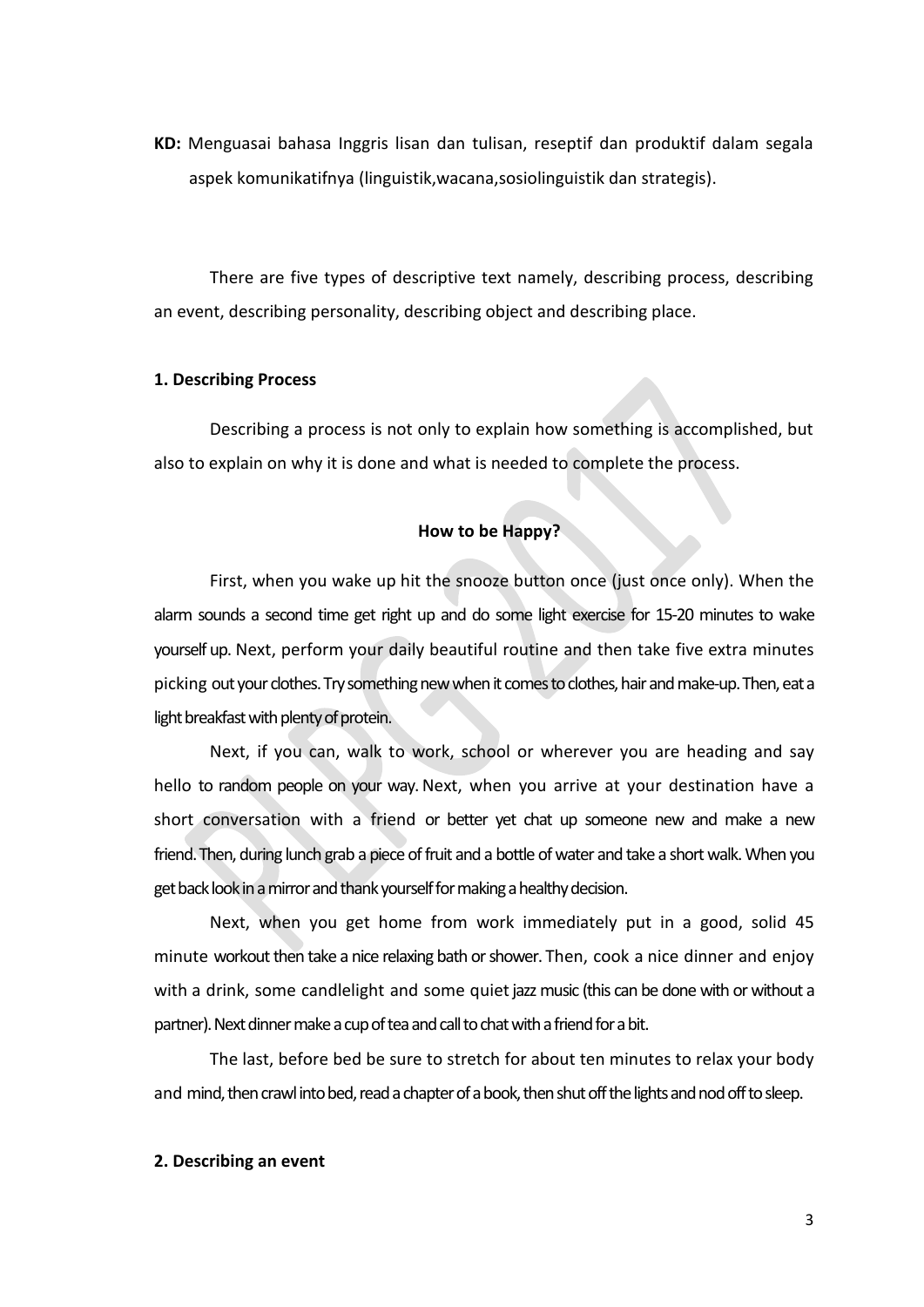To describe an event, a writer should be able to memorize and remember what happened in that event. As the example, people is going to write about inspection of Virus at vegetable., she/he has to explain all details related to the event, so that the readers can imagine the real situation and condition perfectly.

#### **3. Describing a personality**

The first thing that we must do in describing a person is recognizing the individual characteristics. We need to describe people occurs fairly areas of physical attribute (hair, eyes, skin), emotional (warm, nervous,), attributes (greedy, honest, humble, trust) and intellectual.

#### **PROF. DR. M. SARDJITO, M.D., M.P.H.**

Prof. Dr. M. Sardjito was born on August 13, 1889 in Magetan, East Java. He is indonesian. He is a Doctor and also the founding father of Gadjah Mada University. He ever works in Jakarta Laboratory center. He is a great doctor who spends his time mostly in laboratory. He does research about influenza, dysentery bacillary and leprosy.

Dr. M. Sardjito help patients sincerely, he is so smart, trust, wise and respect people. He lives to help everyone who needs him. Dr. M. Sardjito is a humble, patient and gentle person. He has a simple personality, he likes to help everyone, no matter who they are. He prefers to give something than asks something from everyone. He is diligent and optimist doing something including research.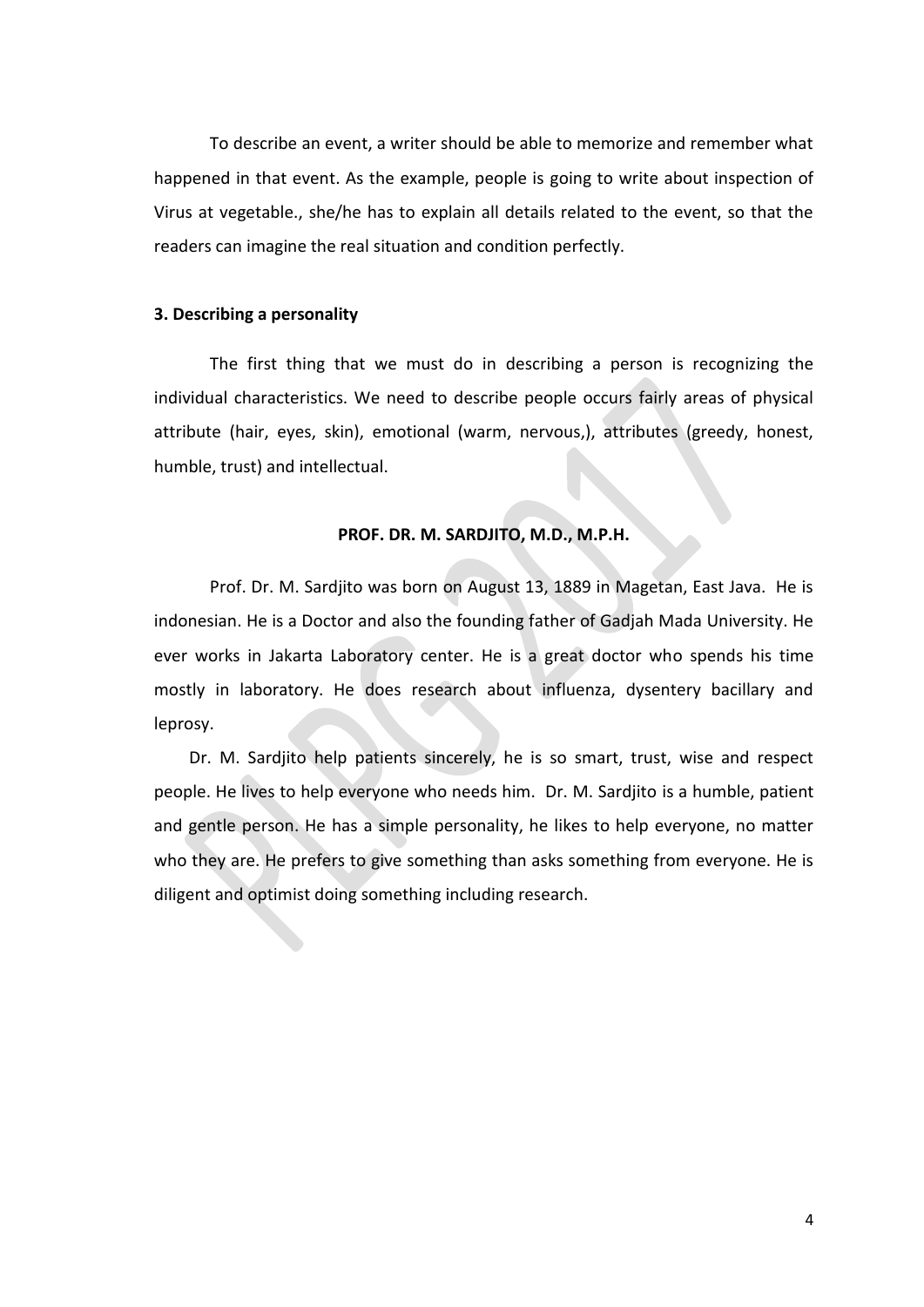#### **8.3 Informasi Rinci Tersurat Teks Tertulis Fungsional Berbentuk Descriptive**

- **KI:** Menguasai materi, struktur, konsep, dan pola pikir keilmuan yang mendukung mata pelajaran yang diampu.
- **KD:** Menguasai bahasa Inggris lisan dan tulisan, reseptif dan produktif dalam segala aspek komunikatifnya (linguistik,wacana,sosiolinguistik dan strategis)

#### **Describing a place**

Presenting a concrete thing is the way to describe place, for example; a house, library, swimming pool, bus station, and market.

#### **Venice**

One of the famous cites in Italy is Venice. It gets its popularity because Venice is a rich and interesting city. It has a lot of history documentations and offers a lot of attractive things to visitors.

Venice has been established over 2000 years ago when waves of barbarians drove people out of their homes in various Roman cities. Around years 800-1100 AD, Venice underwent a period of growth, and became more centralized. It gradually developed into a city state, which is essentially a self-governed region of a country that trades freely among others.

As Venice gradually developed, it became a prominent player in the sea trade of the time. It was set upon by many different threats. Pirates became the hugest problem. Fewer and fewer shipments were making it through the treacherous water. It happened when the Republic of Venice decided to move the operations to the eastern shores.

When we think of Venice, the first thing which comes to mind are canals. They are considered the trademark of the city. Canals are mostly recognizable for providing the main form of transportation throughout the city. Visiting Venice brings a rich aura of history and culture. Floating through the canals for an afternoon makes for a memorable experience, and it's one that any traveler commonly enjoys.